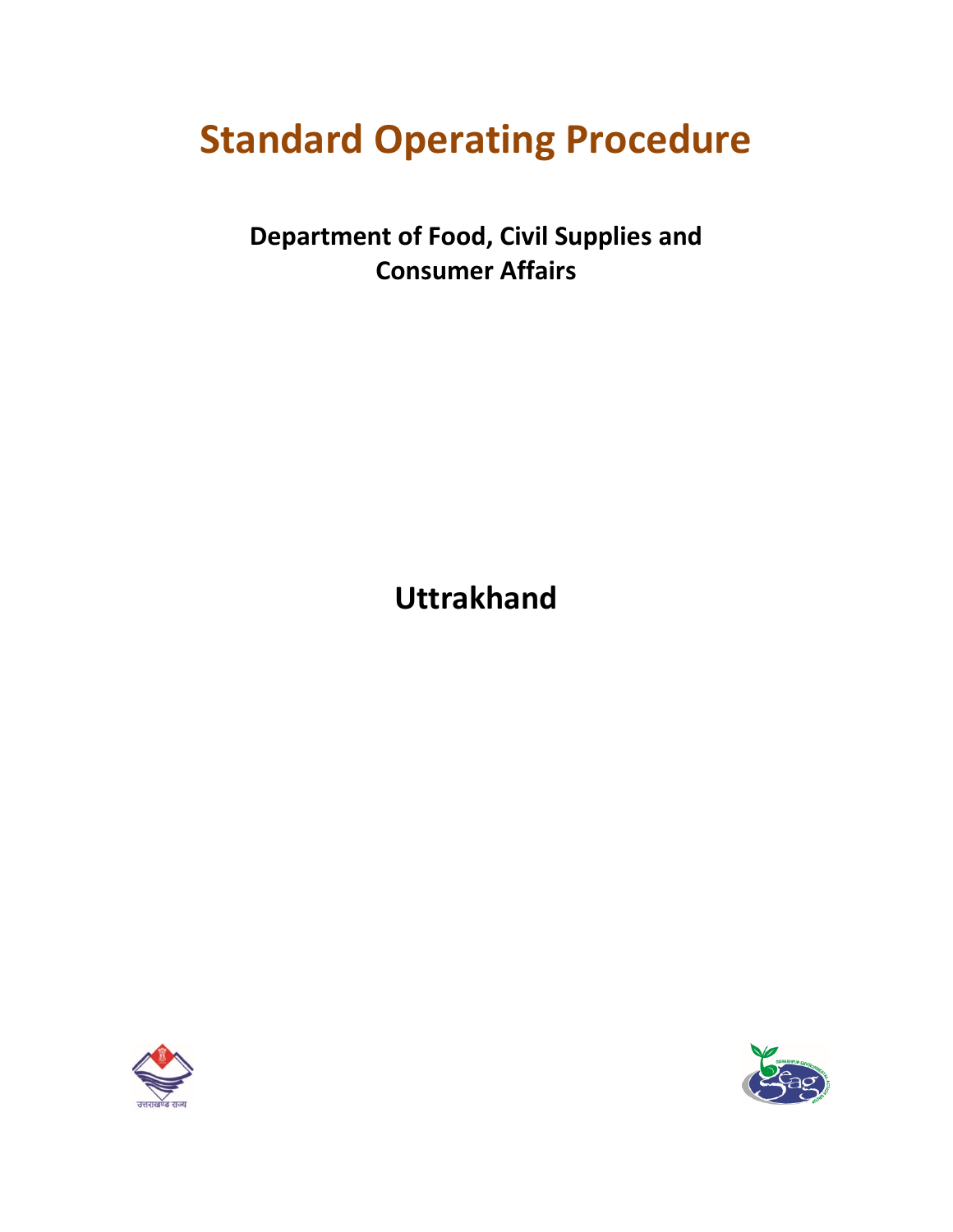# **Contents**

#### **1. Context**

#### **2. Objective**

#### **3. Preparedness Activities**

- 3.1 Determination of institutional role and responsibilities
- 3.2 Risk Assessment
- 3.3 Resource Mapping
- 3.4 Identification and Documentation of Sensitive Groups
- 3.5 Capacity building and organizing mock drills

## **3. Guidelines for Information flow and Actions**

**4. Direction and Coordination**

#### **6. Activities to be undertaken During Disaster**

6.1 First Stage 6.2 Second Stage

# **7. Activities to be undertaken after disaster**

7.1 Administrative Work 7.2 Sharing and Discussion on Implemented Procedure

#### **8. Checklist**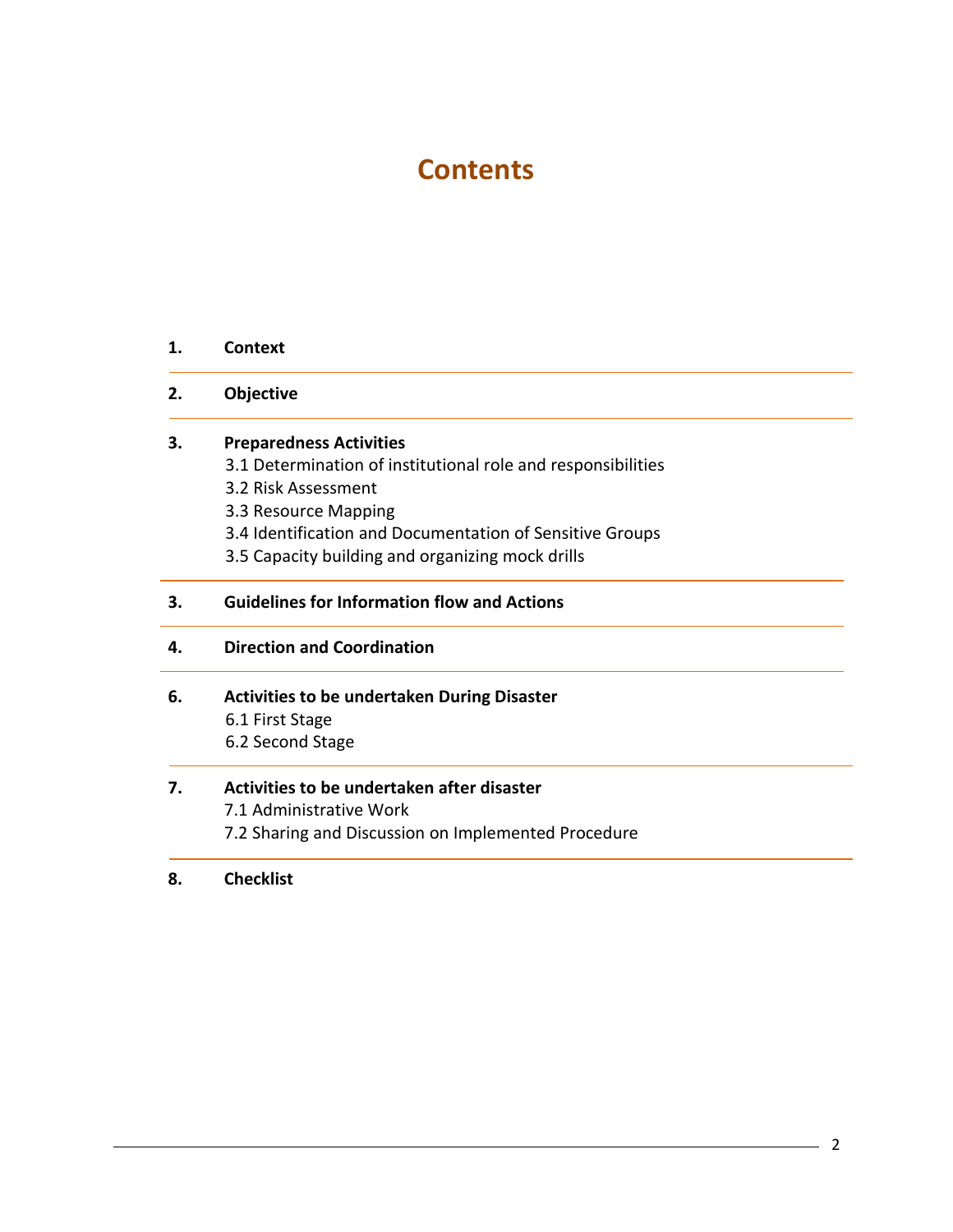# **1. Context**

Despite being not related to the department with direct relation with disaster operation, Food, civil supplies and consumer affairs holds an important position at state level. The department is responsible for fulfilling the food requirements of disaster affected people during and after disaster. Department has to prepare itself in order to execute the assigned tasks and responsibilities properly during and after disaster. Guidelines are issued from State Office of the Department and Secretary (Disaster Management) to the department from time to time, for the pre-disaster, counter-inspection and subsequent actions during and after the disaster. These guidelines are important for maintaining the quality and image of the department in timely way. Standard Operating Procedure is a compiled form of these guidelines and functions which the departments can discharge their responsibilities in effective and quality manner during any disaster.

# **2. Objective**

The following are the objectives of Standard Operating Procedures:

- To develop clarity of work and responsibilities between all the units from state to village level, referring to departmental disaster management plan.
- To ensure availability of quality food and other essential items to the disaster affected people from time to time.
- To ensure the availability of diesel, petrol, gas and kerosene to carry out rescue and relief operations smoothly.

# **3. Pre Preparedness activities**

The following activities will be undertaken under the preparedness activities by the department:

## **3.1 Determination of institutional role and responsibilities**

Under the instruction of commissioner (food and civil supplies), Nodal Officer will be appointed by constituting a Disaster Management Team. Under Immediate Response System, appointed team will coordinate with other departments from state to tehsil level for effective response during flood, landslide and quick flood till month of May. Accountability for reporting will also be determined. The details are given below:

## *At the headquarter level*

- Additional Commissioner will be the Nodal Officer.
- Joint Commissioners will be the link officer who will report to the State Emergency Operation Center immediately and perform the duties.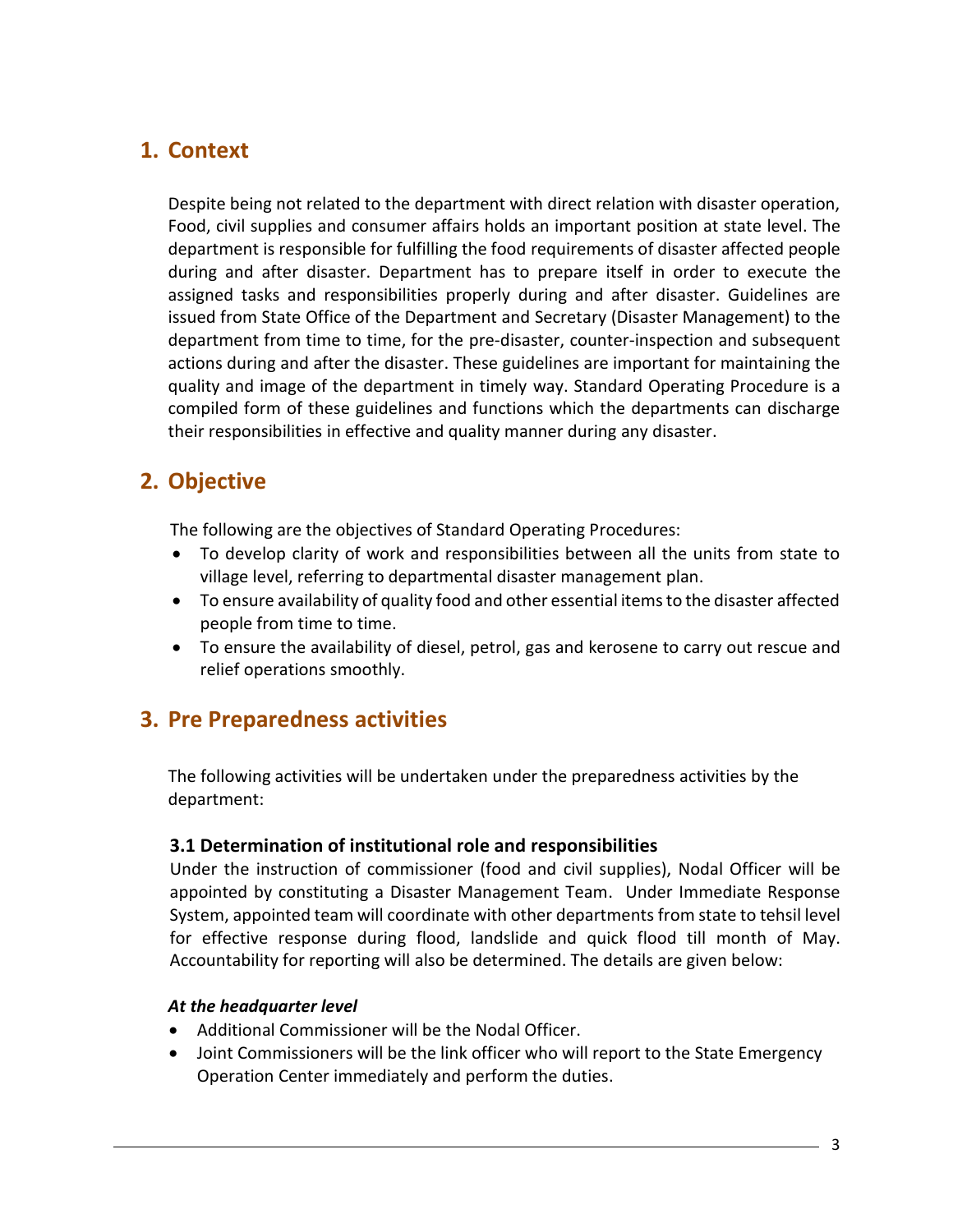All other officers of the headquarter, such as Chief Marketing Officer, Joint Officer, and the Deputy Commissioner will report to Head of Department / Food Commissioner and Nodal Officer.

## *Divisional Level*

- Regional Food Commissioner will report to Mandal Commissioner.
- Divisional Commissioner will report to the Head of Department.

# *District level*

District Supply Officer will coordinate with District Emergency Operation Center immediately after the incident. District Disaster Management Officer / District Magistrate will take action at the district level.

# *Tehsil Level*

Regional Food Officer/ Senior Marketing Officer and Supply Inspector will report to Sub District Magistrate.

# **3.2 Risk Assessment**

In coordination with State/District Disaster Management Authority, Additional Commissioner (Food and Civil Supplies) at the state level, Divisional Food Controller at division level and District Supply Officer at District level will identify the most sensitive blocks and areas of the most sensitive districts of the state considering various calamities in coordination with the in between March to April month.

# **3.3 Resource Mapping**

.

- The District Supply Officer, with the help of Supply Inspector, will prepare the list of the foodgrain suppliers- retailers and whole sellers at the tehsil level, Bakery and local petrol pumps along with their names, addresses, contact numbers, and make them available to the district administration under the instruction of Commissioner (Food and Civil Supplies) by February-March.
- Geo-tagging of all low priced shops and petrol pumps located in their respective districts will be conducted in collaboration with the Regional Food Officer / Supply Inspector, as per the instructions of Commissioner (Food and Civil Supplies).
- The District Supply Officer will update the prepared list in the month of April every year and make it available to the District Disaster Management Authority for uploading it to the SDRN / IDRN website.
- District Supply Officers will make a contract with the identified whole seller traders and food packet suppliers by the month of March – April for the next one year under the instructions of the district administration.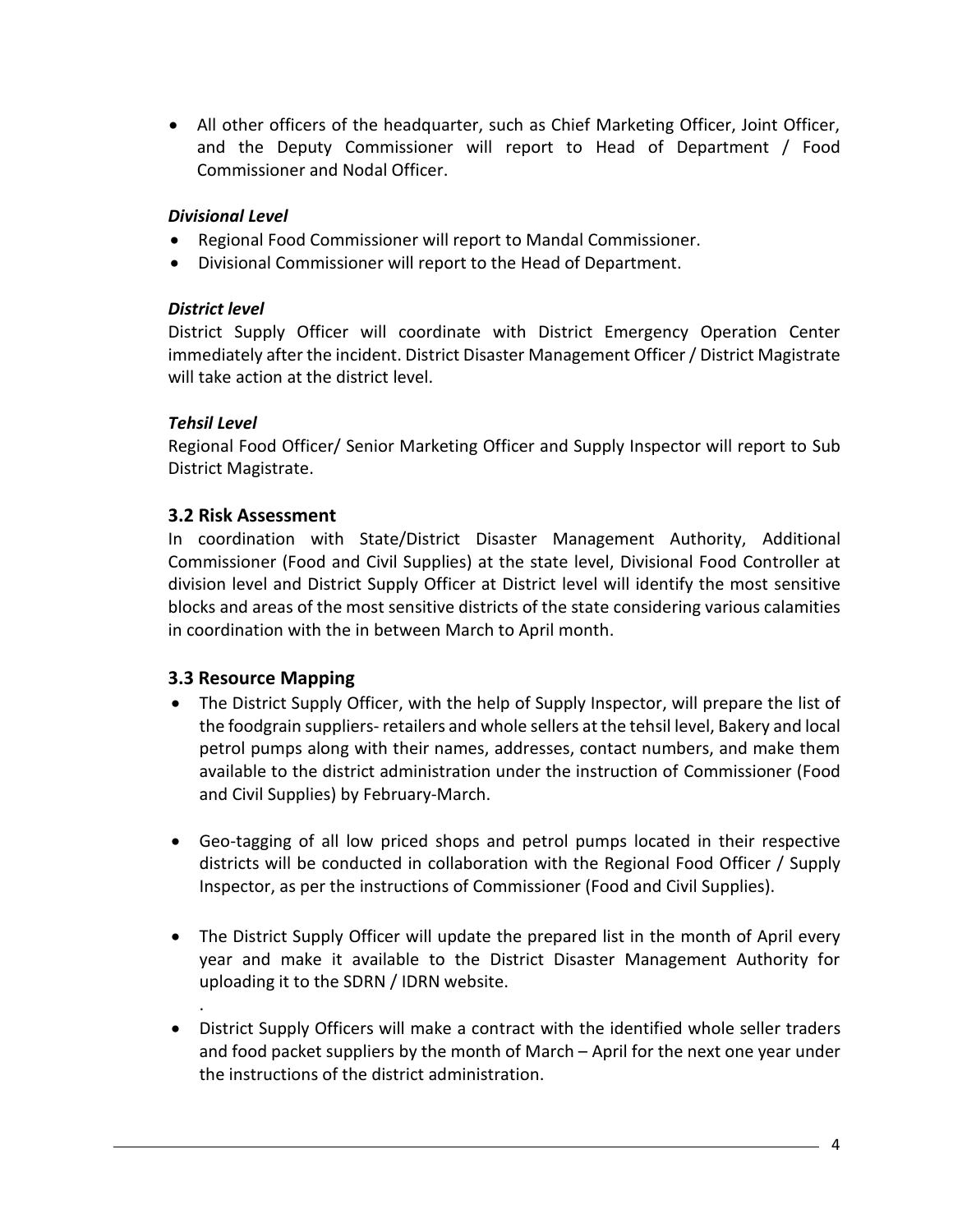- The purchase of important materials and materials required for relief camps will be procured by the month of April under the instructions of the instruction of the Secretary (Disaster Management) so that urgent availability can be ensured. For this, Additional Commissioner (food) and District Supply Officer will be responsible at state and district level respectively.
- The District Supply Officer will ensure additional reserve stock of grains and kerosene oils under Public Distribution System (PDS) by March-April.
- Under the instructions of District Magistrate, District Supply Officer will direct all selected petrol pumps by May month to keep 2000-liter diesel and 1000-liter petrol reserve in order to ensure smooth functions of vehicles for relief and rescue at the time of disaster.
- District Supply Officers will prepare the list of voluntary organizations, trusts, religious institutions, trading organizations along with their names, addresses, contact numbers, by the month of May who provide food packets and other support during disaster. The prepared list will help in getting food packets and other help during disaster immediately if needed.

#### **3.4 Identification and Documentation of Sensitive Groups**

The list of families falling under National Food Security will be updated as per the instructions of district Supply officer with the help of local elected body (panchayat). This work will be carried out at the Tehsil level through Regional Food Officer / Supply Inspector.

## **3.5 Capacity building and organizing Mock drills**

Additional Commissioner at the state level, Food and Civil Supplies and District Supply Officers at the district level will ensure their participation in the mock drill organized by Disaster Management Authority from time to time to respond better in various types of disasters. Regional food officers'/ Supply inspectors will participate in mock drills at Tehsil level.

# **4. Guidelines for Information flow and Actions**

Food and Civil Supplies Department starts their work usually after 12 hours of the occurrence of Disaster. The department usually receives disaster notification from the State / District Emergency Operation Center. After getting the information, the department will start its preparations. The first response to tackle the disaster will start after 12 hours. The first priority in the initial hours of disaster is to take out affected people from the disaster area for their treatment. After receiving the information, the department will function fully under the direction of the state or district emergency operation center and the District Magistrate.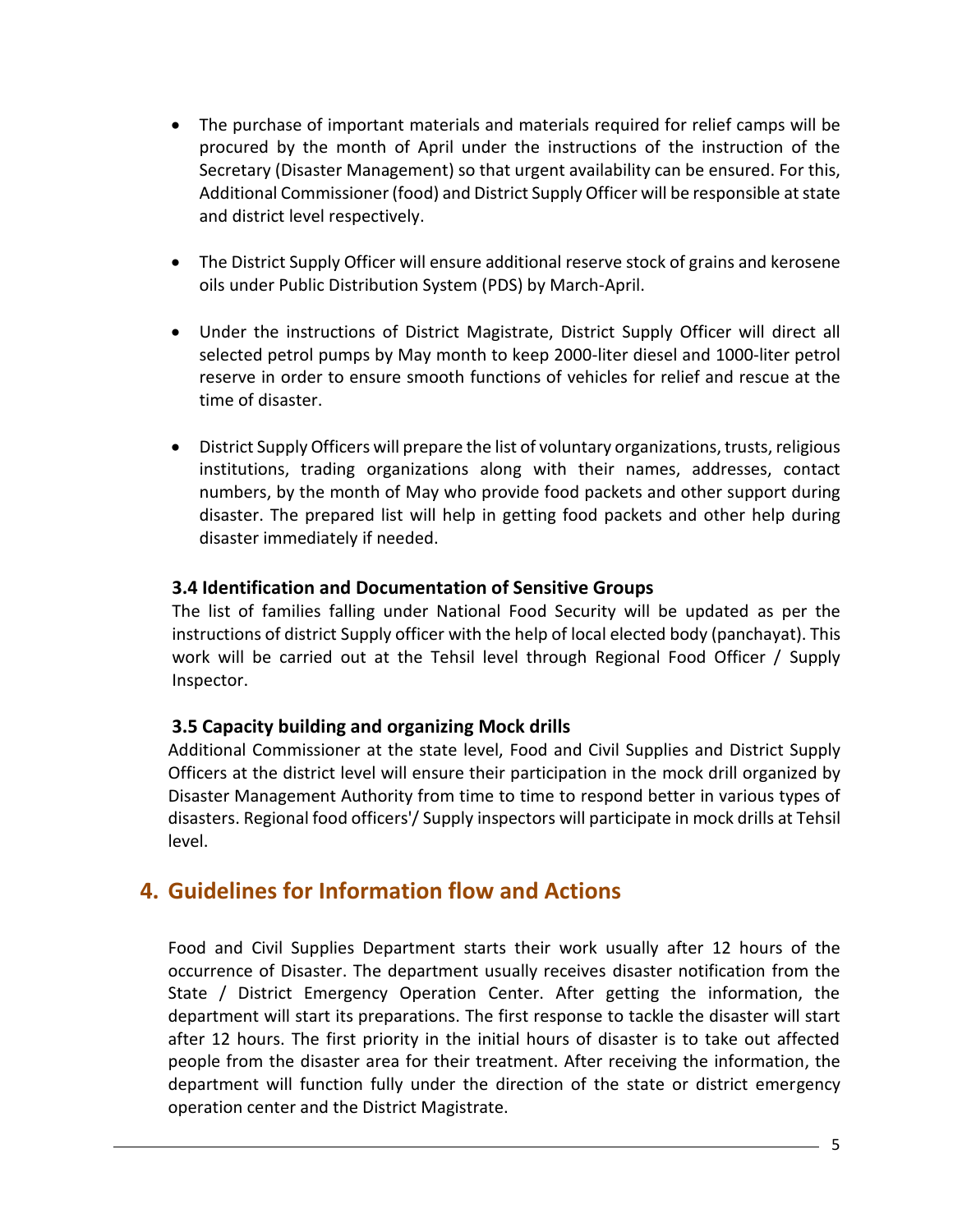# **5. Direction and Coordination**

The department will be fully ready in case of any disaster warning and will be in contact with State and District Emergency Operations Center.The department will start performing their responsibilities as soon as receiving instructions from the District Collector or Sub District Magistrate. At the time of disaster, the coordination of the department will be required with the Transport Department and the District Administration and the entire monitoring and control work of the department will be in control of the administration.

# **6. Activities to be undertaken during disaster**

#### **First Stage**

- Members of the team constituted at each level will be active under the IRS after getting information about the occurrence of the disaster and will approach to the staging area by contacting the respective emergency operation centers at the state and district level.
- The Regional Marketing Officer at the division level and the marketing officer at the district level will obtain information immediately about the available materials and quantity available with Godowns, stores and petrol pumps after being notified about the Disaster.

## **Second stage**

- As per the guidelines issued by the State / District Disaster Management Authority, under the direction of the District Magistrate, Dry Foods – Puffed rice, chicskpeas (Chana), Biscuit, Jaggery, Candle, Matchbox, and Water Packet will be provided as per standard and leadership of District Supply Officer.
- The Regional Food Officer / Supplementary Inspector at the Tehsil level will ensure the preparation of the standardized packets under the direction of the Sub-District Magistrate.
- District Food supply officer / concerned Deputy District Magistrate will ensure Langar (Open Kitchen) during the disaster for more days, by the order of the District Magistrate as required. Flour, rice, pulses, vegetables, fuel (gas cylinders) will be provided by the department in this case for running the Langars somoothly.
- The Food Safety Inspector will check the quality of packaged food.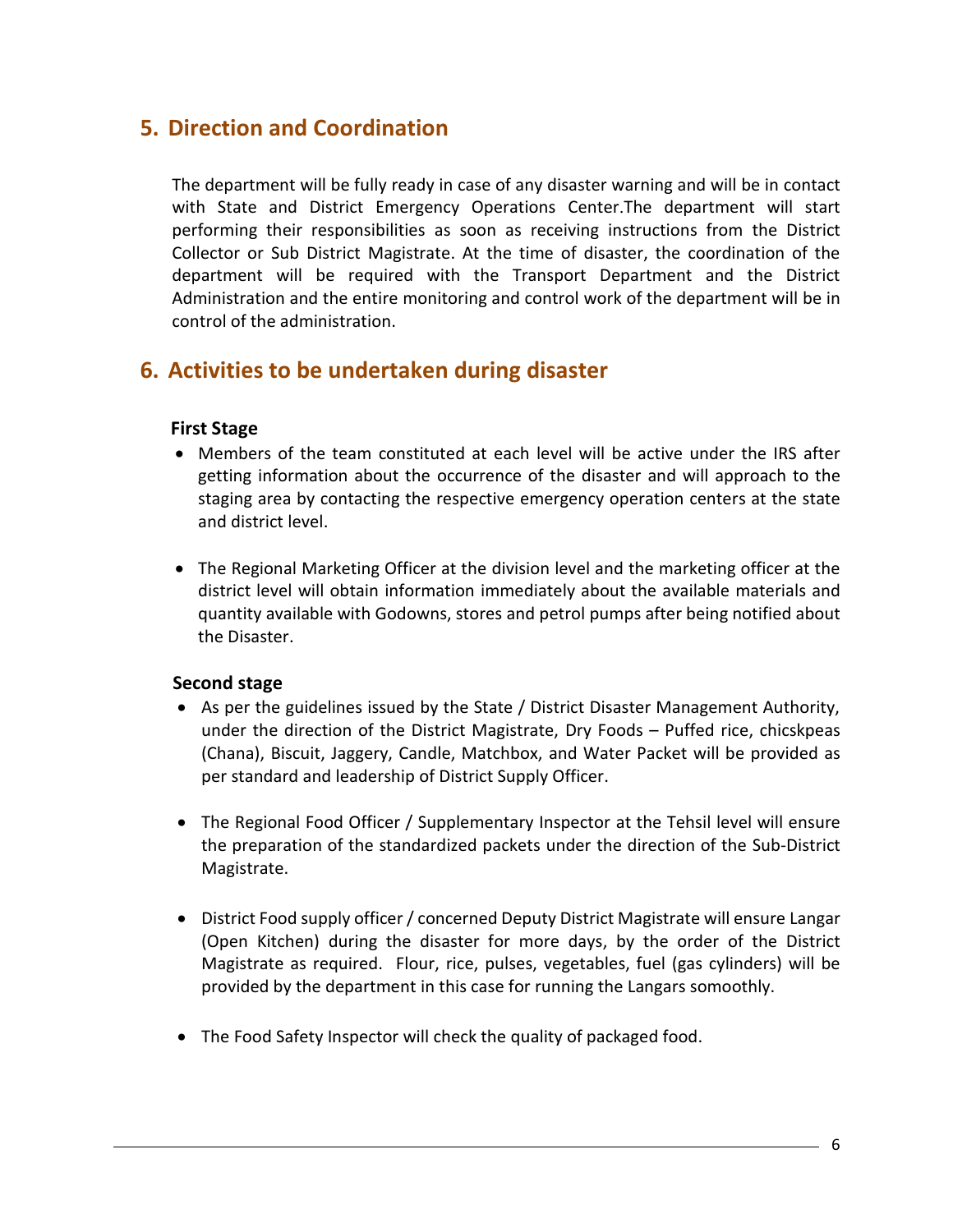On the demand of Transport Department or District Administration, the identified fuel pumps will be used for fueling the vehicles engaged in relief and rescue operations as per requirement and availability under the instructions of District Supply Officer.

# **7. Activities to be undertaken after disaster**

The following accounting and other administrative work will be undertaken after the disaster :

# **7.1 Administrative Work**

- Commissioner (Food and Supplies) at the state level, Divisional Food Controller at the division level and District Supply Officer at the district level will ensure the situation of profiteering, hoarding and black marketing in emergencies do not arise and the normal market price stay tuned.
- Special rationing and open market sales system will be implemented in order to ensure adequate food supply through commissioner-food and supplies.
- Under the direction of the concerned District Magistrate, District Supply Officer will assist District Disaster Management Officer in the maintenance, management and distribution of relief materials coming from outside.

## **7.2 Sharing and Discussion on Implemented Procedure**

- Under the direction of the Commissioner / Additional Commissioner, Divisional Food Controller and District Supply Officer will forward the assessments report of departmental loss during the disaster through the technical department for raising the necessary funds for repairs/construction.
- Repair of damaged buildings and departmental resources will be ensured on the basis of of the received amount.
- The Divisional Food Controller and District Supply Officer under the direction of the Commissioner / Additional Commissioner will document the accomplished work and achievements of the department during the disaster in order to bring about improvement in upcoming strategy and its copy will be presented to State Headquarters and District Emergency Operations Center.

#### **Note :**

Details related to the work and responsibilities of officers, employees, from the state level to the district level, are given in Annexure I.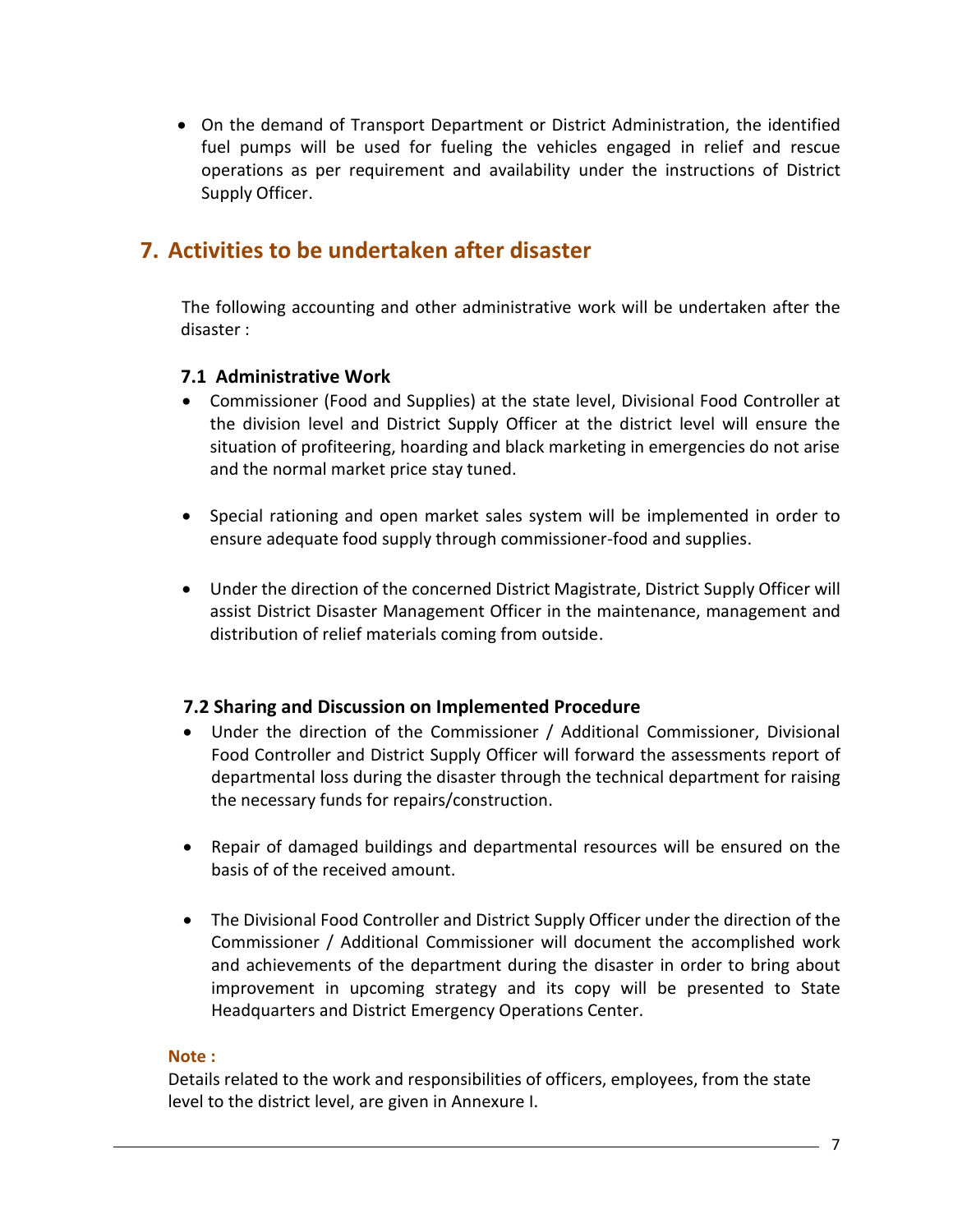# **8. Checklist**

This form will be filled by the District Supply Officer (Nodal Officer) and deposited at District Disaster Management Authority / State Headquarters :

| Sl. No.        | <b>Action Taken</b>                                           | Yes/No | <b>Comment</b> |
|----------------|---------------------------------------------------------------|--------|----------------|
| $\mathbf{1}$   | Communication has been arranged with the following            |        |                |
|                | institutions/agencies:                                        |        |                |
|                | A. State Emergency Operations Center                          |        |                |
|                | <b>B. District Emergency Operations Center</b>                |        |                |
|                | C. District Disaster Management Authority / District          |        |                |
|                | Administration                                                |        |                |
|                | D. District Supply Offices                                    |        |                |
|                | E. All marked petrol pumps                                    |        |                |
|                | F. Department headquarters                                    |        |                |
| $\overline{2}$ | District Supply Officer has been appointed as Divisional      |        |                |
|                | <b>Disaster Nodal Officer</b>                                 |        |                |
|                |                                                               |        |                |
| 3              | Departmental Disaster Management Team has been formed         |        |                |
| 4              | The departmental nodal officer has identified all the traders |        |                |
|                | of grain and other food supply                                |        |                |
|                |                                                               |        |                |
| 5              | Geotagging has been done for all the food shops/petrol        |        |                |
|                | pumps                                                         |        |                |
| 6              | The District Supply Officer has contacted rate of the food    |        |                |
|                | packets                                                       |        |                |
|                |                                                               |        |                |
| $\overline{7}$ | The reserve stock is safe for distribution of grains and      |        |                |
|                | kerosene                                                      |        |                |
|                |                                                               |        |                |
| 8              | The Nodal Officer has prepared and updated the list of        |        |                |
|                | voluntary organizations, trusts, religious institutions       |        |                |
| 9              | The list of families coming under the National Food Security  |        |                |
|                | by the District Supply Officer has been prepared with the     |        |                |
|                | help of the Panchayat                                         |        |                |
|                |                                                               |        |                |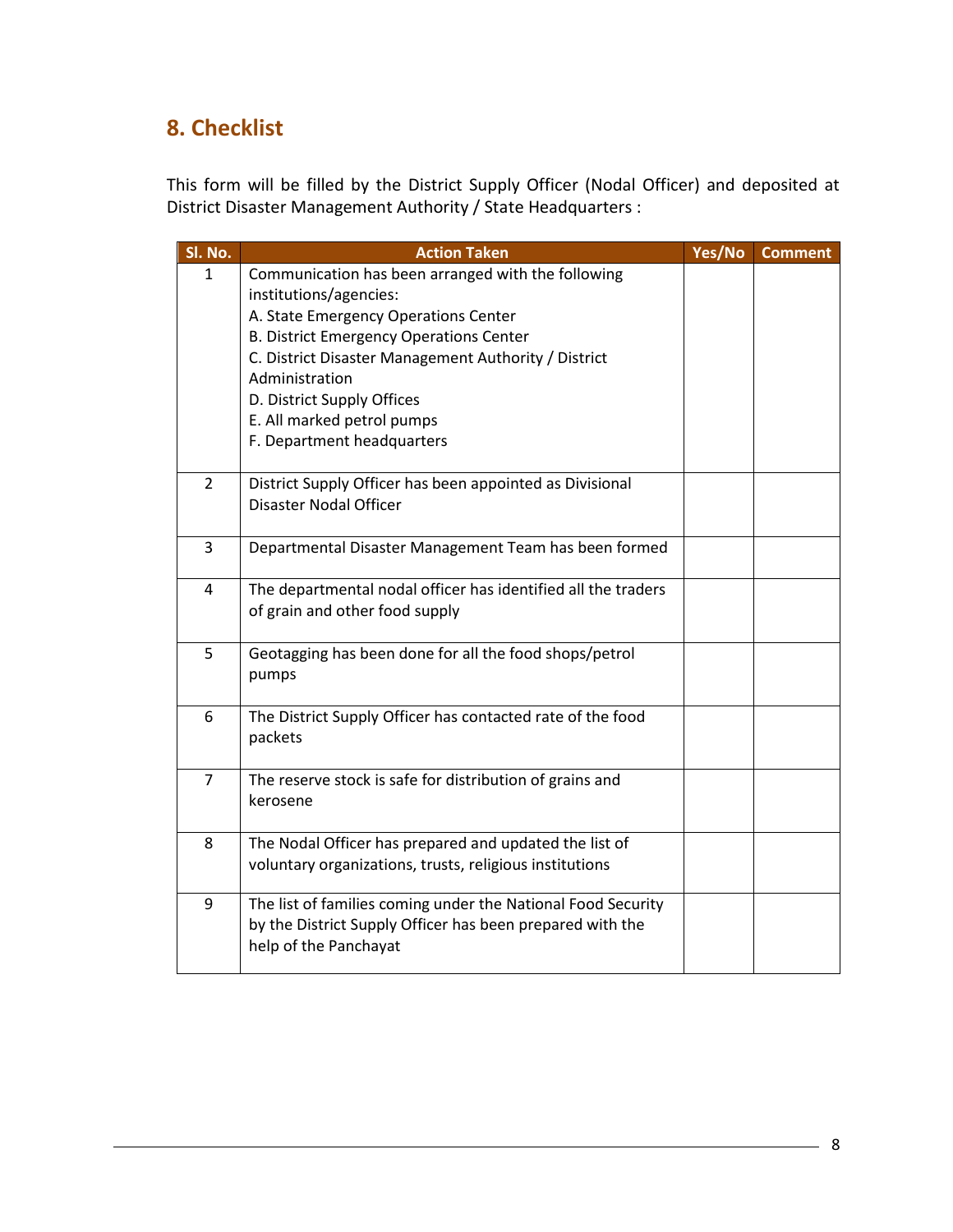# **Charter of Duties**

# **Roles and responsibilities of Food, Civil Supplies and Consumer Affairs Department during the disaster**

| Post                                        | <b>Work and Responsibilities</b>                                                                                                                                                                                                                                                                                                                                                                                                                                                                                                                                             |  |  |
|---------------------------------------------|------------------------------------------------------------------------------------------------------------------------------------------------------------------------------------------------------------------------------------------------------------------------------------------------------------------------------------------------------------------------------------------------------------------------------------------------------------------------------------------------------------------------------------------------------------------------------|--|--|
| <b>State Level</b>                          |                                                                                                                                                                                                                                                                                                                                                                                                                                                                                                                                                                              |  |  |
| Commissioner                                | All the work of State Food, Civil Supplies and Consumer Affairs Department<br>will be undertaken under the direction of the Commissioner during the<br>disaster.                                                                                                                                                                                                                                                                                                                                                                                                             |  |  |
| Additional<br>Commissioner                  | S/He will be the Departmental nodal officers at the state level<br>To ensure immediate access to the State Emergency Operation Center<br>Е<br>as soon as the disaster is reported<br>To execute the tasks prescribed by the State Emergency Operations<br>П<br>Center<br>To ensure appropriate action considering the report while coordinating<br>٠<br>with both the divsions and all the districts of the state.<br>To execute entire work under the direction of Chief Secretary<br>٠<br>/Secretary/ Commissioner (Food) and to make aware about the<br>situation timely. |  |  |
| <b>Finance Controller</b>                   | To report Principal Secretary / Secretary / Commissioner (Food)<br>п<br>To execute financial functions according to the rules based on<br>٠<br>guidelines obtained from high officials                                                                                                                                                                                                                                                                                                                                                                                       |  |  |
| Chief marketing officer                     | To report Principal Secretary / Secretary / Commissioner and<br>٠<br><b>Additional Commissioner</b><br>Lifting and movement of food grains/sugar and other essential<br>٠<br>commodities within time<br>To fulfill other responsibilities given by the Commissioner/ Additional<br>٠<br>Commissioner                                                                                                                                                                                                                                                                         |  |  |
| Joint Commissioner                          | He will be the Link Officer of Nodal Officer at State level<br>٠<br>He will be liable to perform all the work with the nodal officer or in<br>٠<br>their absence.<br>To ensure appropriate action while coordinating with both the<br>٠<br>divisions and all the districts of the state by acquiring report.<br>Continuously reporting to the Commissioner (food) and update the<br>٠<br>situation from time to time.<br>To execute all the work in the direction of Chief Secretary / Secretary<br>Ξ<br>/ Commissioner, Additional Commissioner (Food).                     |  |  |
| <b>Deputy Commissioner's</b><br>Headquarter | He will be in charge of control room set up at the Food<br>٠<br>Commissioner's office during the disaster<br>To collect and coordinate information from division and all district<br>٠<br>control rooms<br>To submit the information to the Government of India and State<br>п<br><b>Emergency Operations Center.</b>                                                                                                                                                                                                                                                        |  |  |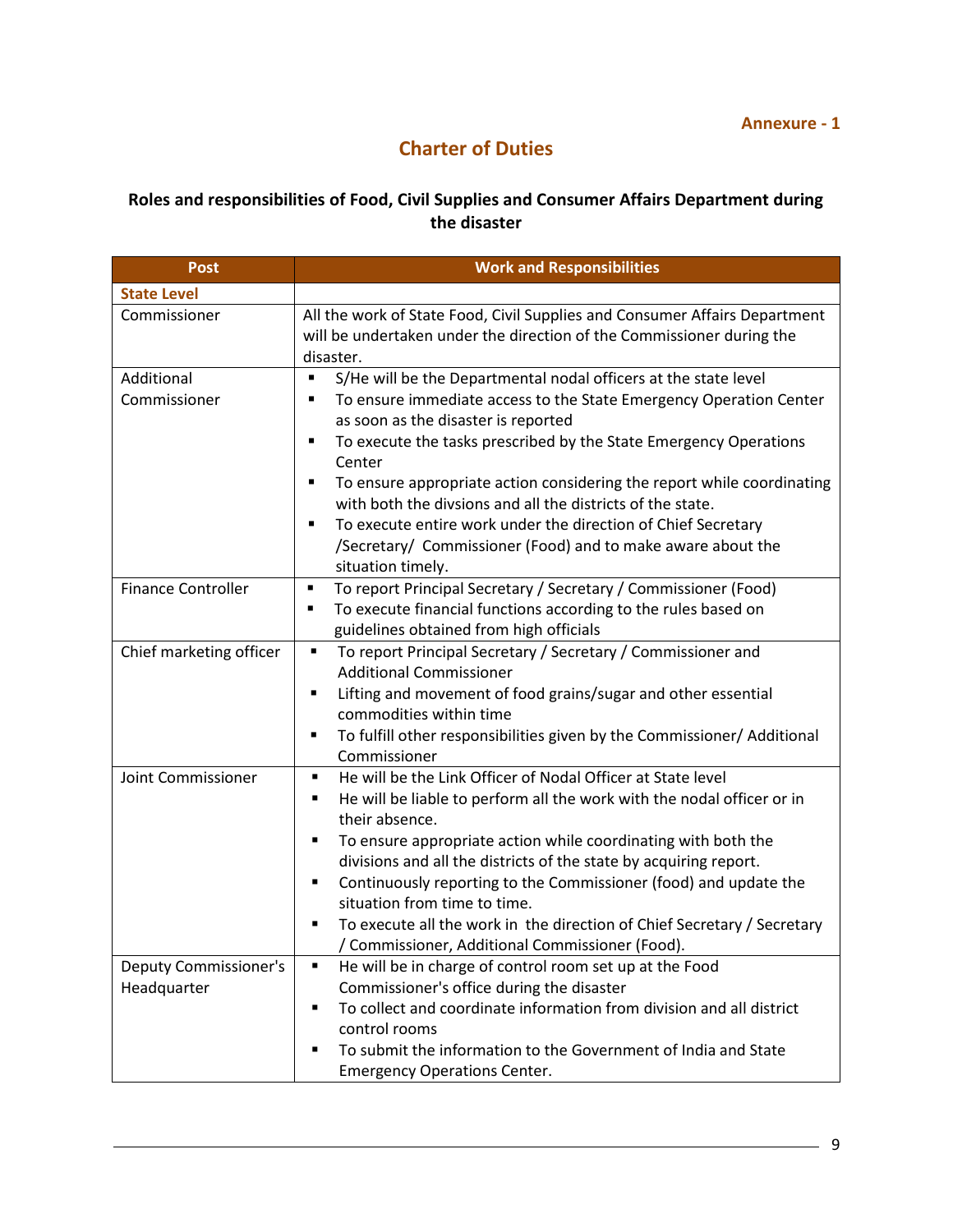|                         | To inform about the situation and execute work under the direction of         |  |  |  |
|-------------------------|-------------------------------------------------------------------------------|--|--|--|
|                         | Chief Secretary / Secretary / Commissioner / Additional Commissioner          |  |  |  |
|                         | (food).                                                                       |  |  |  |
| Deputy Chief            | To Report to the Chief Marketing Officer<br>٠                                 |  |  |  |
| Marketing Officer at    | To ensure the instructions given by the higher authorities<br>п               |  |  |  |
| the mandal level        |                                                                               |  |  |  |
| <b>Divisional level</b> |                                                                               |  |  |  |
| Divisional food         | To report and work under the direction of Chief Secretary / Secretary /<br>П  |  |  |  |
| controller              | Food Commissioner and divisional Commissioner.                                |  |  |  |
|                         | To establish Disaster Control Room at Divisional level during the<br>Ξ        |  |  |  |
|                         | disaster                                                                      |  |  |  |
|                         | To ensure movements of food grains, sugar, and other essential<br>٠           |  |  |  |
|                         | commodities at the divisional level within time.                              |  |  |  |
|                         | In order to control the market rate, ensure all the action as per the<br>٠    |  |  |  |
|                         | requirement.                                                                  |  |  |  |
|                         | To ensure availability of food grains/sugar and other essential items by<br>٠ |  |  |  |
|                         | establishing coordination with the Administration / Headquarters and          |  |  |  |
|                         | districts at division level.                                                  |  |  |  |
|                         | To report and work under the direction of Chief Secretary / Secretary /<br>٠  |  |  |  |
| Deputy Commissioner,    | Food Commissioner and Divisional Commissioner.                                |  |  |  |
| Garhwal / Kumaun        | To control movements of food grains, sugar and other essential items<br>٠     |  |  |  |
| Circle                  | at the divisional level.                                                      |  |  |  |
|                         | To coordinate with District Supply Officers while taking action in the<br>٠   |  |  |  |
|                         | situation of controlling market value, as required.                           |  |  |  |
|                         | To ensure the availability of food grains, sugar and other essential<br>٠     |  |  |  |
|                         | items by coordinating with the Headquarters / Divisional Food                 |  |  |  |
|                         | Controller and from Districts of Mandal.                                      |  |  |  |
| Divisional senior       | To report the Divisional Food Controller at division level.<br>٠              |  |  |  |
| marketing officer       | He will be accountable for financial work as per the guidelines<br>٠          |  |  |  |
|                         | obtained from the higher officials                                            |  |  |  |
| Divisional marketing    | To report to the Divisional Food Controller.<br>п                             |  |  |  |
| officer                 | S/He will be in charge of the disaster control room set up at the<br>٠        |  |  |  |
|                         | division level.                                                               |  |  |  |
|                         | To ensure action under the direction of the Divisional Food Controller.       |  |  |  |
| Sub Divisional          | To work under the direction of RFC / Divisional Marketing Officer.            |  |  |  |
| Marketing Officer (RFC  |                                                                               |  |  |  |
| Office)                 |                                                                               |  |  |  |
| At the district level   |                                                                               |  |  |  |
| <b>District Level</b>   |                                                                               |  |  |  |